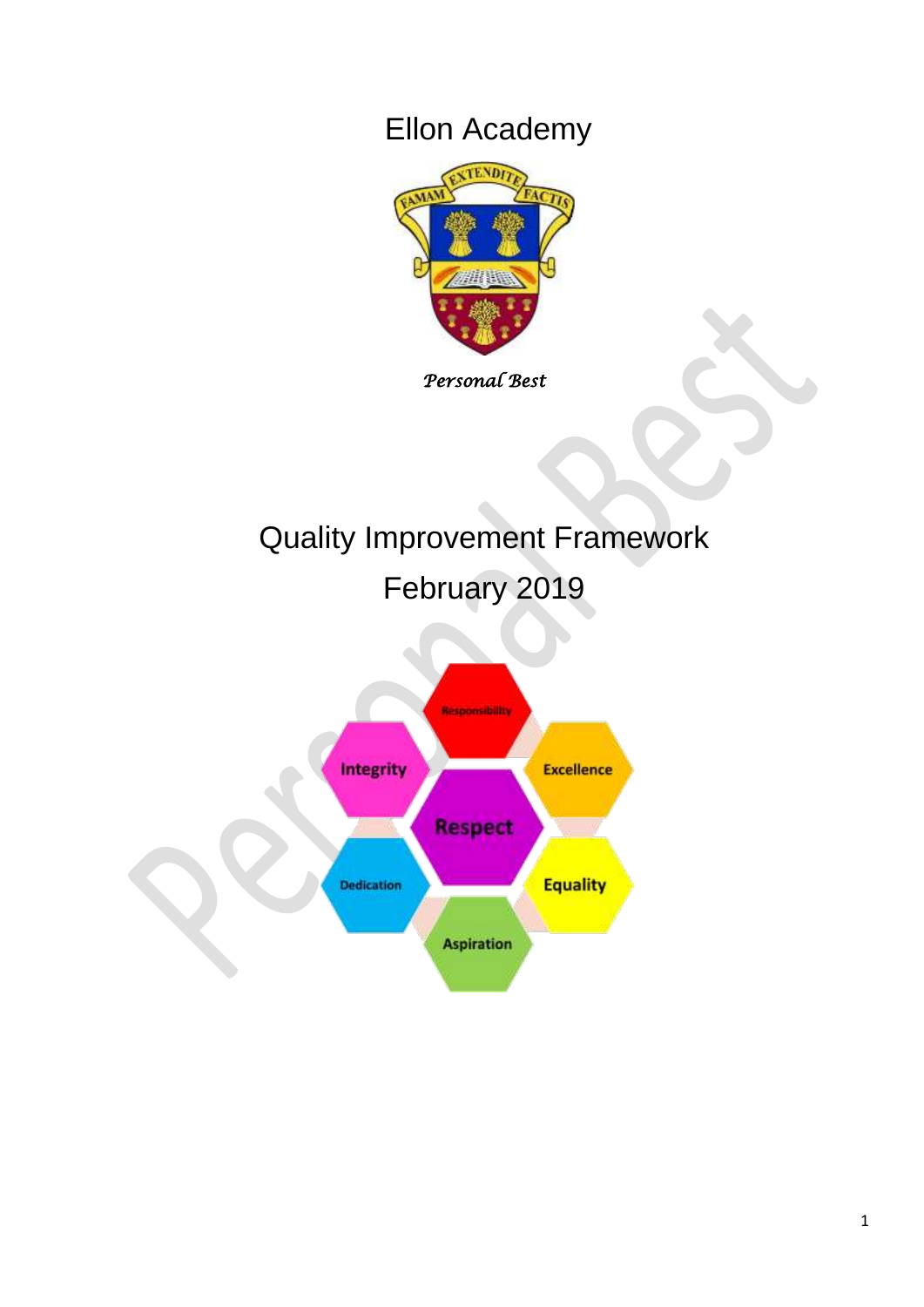The Scottish Government's vision for education in Scotland is:

*Excellence through raising attainment: ensuring that every child achieves the highest standards in literacy and numeracy, set out within Curriculum for Excellence levels, and the right range of skills, qualifications and achievements to allow them to succeed; and*

*Achieving equity: ensuring every child has the same opportunity to succeed, with a particular focus on closing the poverty-related attainment gap.*

*The key priorities to deliver the vision are:* 

- *Improvement in attainment, particularly in literacy and numeracy*
- *Closing the attainment gap between the most and least disadvantaged children and young people*
- *Improvement in children and young people's health and wellbeing*
- *Improvement in employability skills and sustained, positive school-leaver destinations for all young people*

#### **Ellon Academy Vision, Values and Aims**

To contribute towards delivering the national priorities, Ellon Academy has developed an aspirational vision, a set of core values that underpin the school's work, and ambitious aims. Collectively, these drive our work to help ensure pupils acquire a broad range skills and capacities at the highest level, and that pupils have the best opportunity to succeed regardless of social circumstance or additional needs.

#### Ellon Academy Vision

*"At Ellon Academy we work together to achieve and exceed our personal best in all that we do, striving to ensure that all learners have equal opportunities and are able to raise their aspirations, reach their goals and realise their full potential."*

#### Ellon Academy Values

Respect: We treat everyone in our school and community with kindness and respect

Responsibility: We take responsibility for ourselves, our actions and how they affect others

Excellence: We ensure that we give of our personal best in everything we do

Equality: We ensure that everyone is treated fairly and equally

Aspiration: We never settle for ordinary; we aim to be extra-ordinary and to stand out from the crowd

Dedication: we demonstrate focus and commitment to doing our best for ourselves, our school and our community

Integrity: we are open, honest, reliable and trustworthy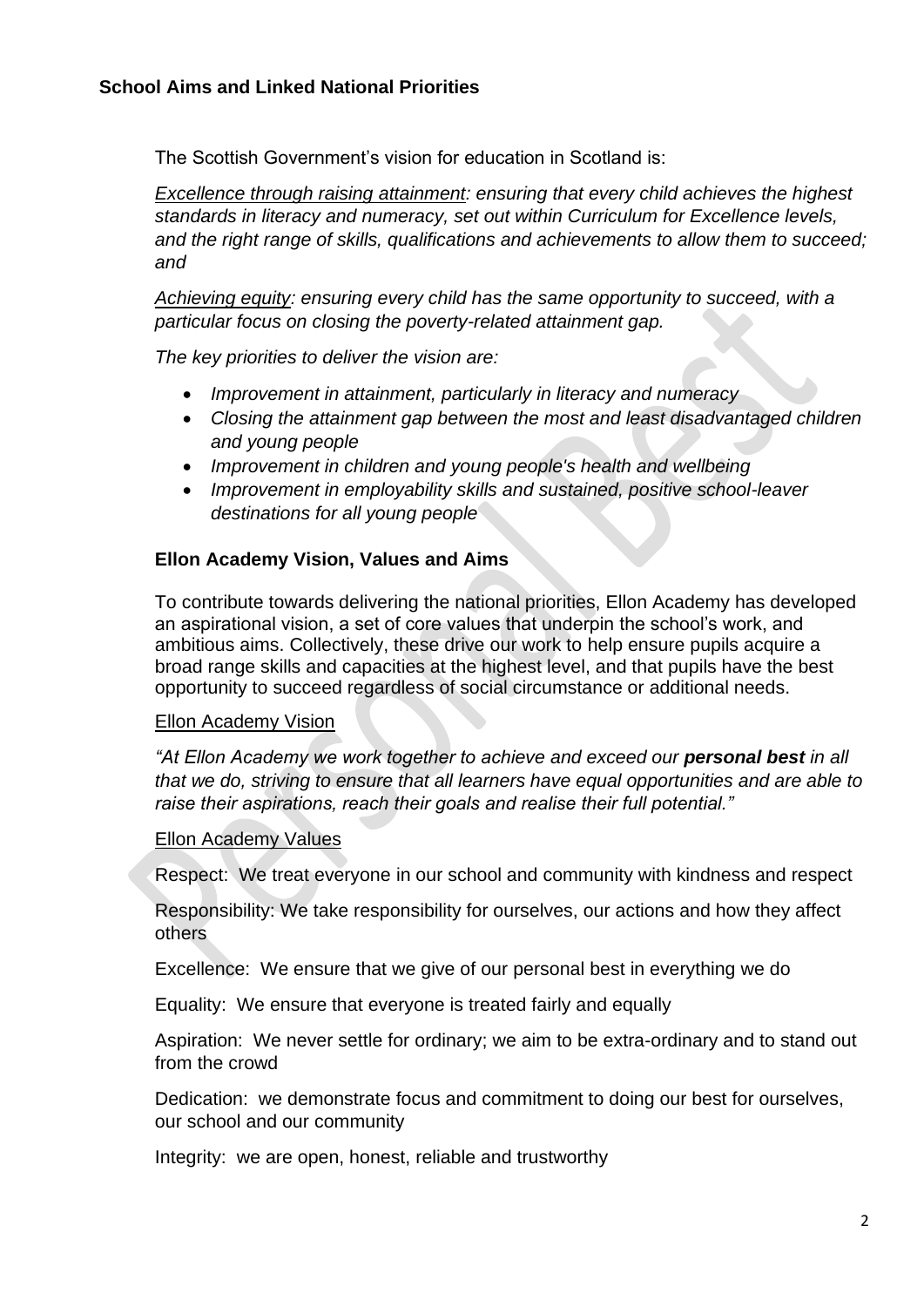## Ellon Academy Aims



All our work in the 7 areas above focuses on ensuring positive outcomes for all learners and fostering a growth mindset to ensure that all young people believe in their own ability to progress and succeed. The United Nations Convention on the Rights of The Child underpins all Ellon Academy policies, procedures and practices to ensure that pupils' rights and responsibilities, along with respect for all are promoted. This links into our United Nations Rights Respecting School Framework.

Ellon Academy Quality Assurance Framework

- A. Linked to Self-Evaluation Quality Indicators (HGIOS4)\*
- 1.1 Self-Evaluation for Self-Improvement
- 1.2 Leadership of Learning
- 2.3 Learning, Teaching and Assessment
- 3.1 Ensuring Well Being, Equality and Inclusion
- 3.2 Raising Attainment and Achievement

#### B. Audience:

This policy will be issued to all staff and made available on request to parents, agencies and partners.

#### C. Aims and Rationale

This policy will provide guidance and support in ensuring that the processes and procedures to meet the key objectives are clear and easily understood.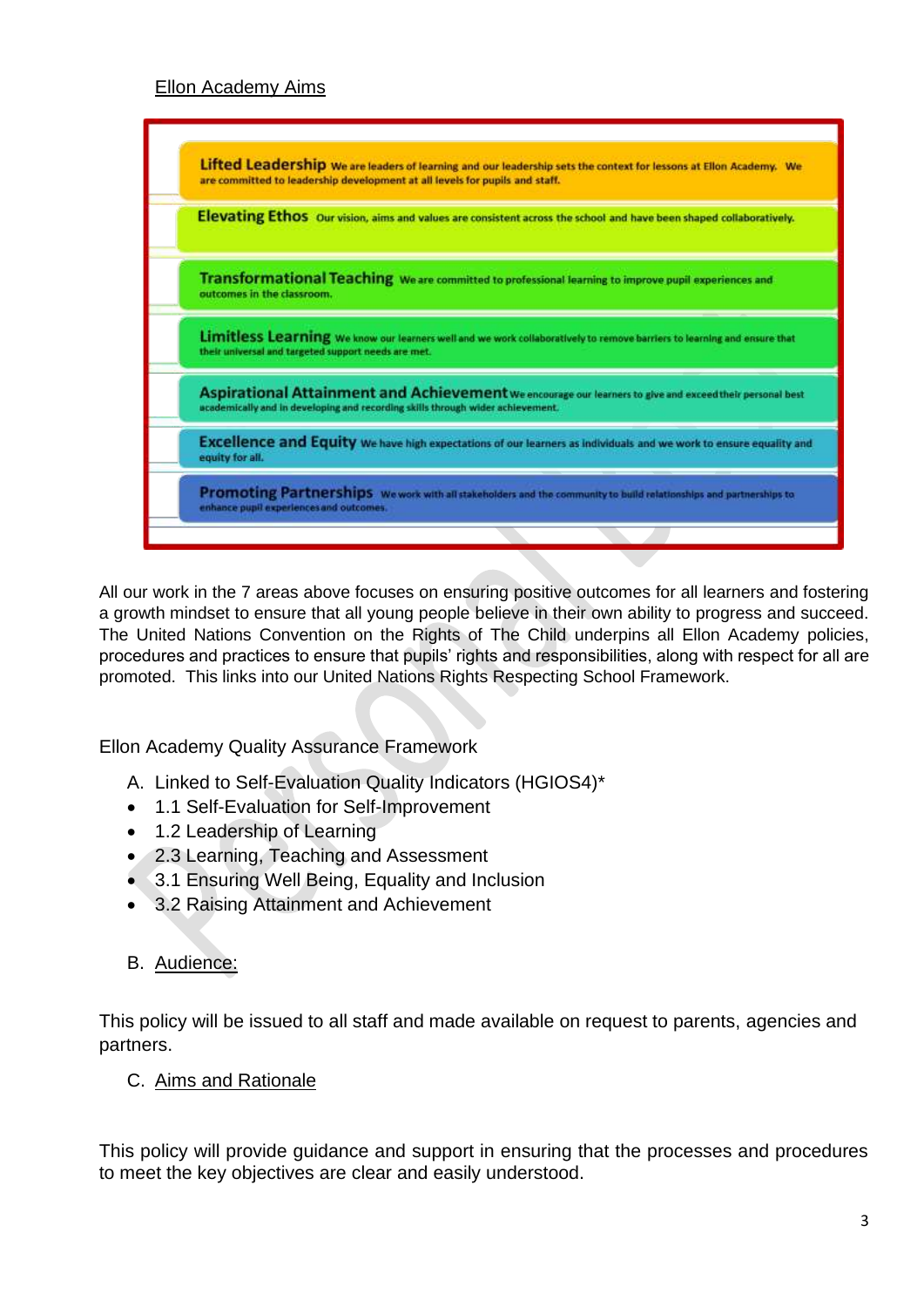The key objectives of this policy are:

- To provide a framework for self-evaluation leading to continuous improvement
- To raise standards of attainment and achievement
- To ensure excellence and equity for all
- To take account of national and local priorities
- To involve staff, both teaching and support staff, pupils and parents in the key processes
- To report to a wide audience

## **Principles**

The significant relationship between self-evaluation and school improvement can also be seen as an "inwards, outwards, forwards" approach to help you, and our partners answer the questions which remain at the heart of self-evaluation:

- How are we doing?
- How do we know?
- What are we going to do now?

## **The Policy in Practice**

The key documents which record self-evaluation evidence and planning priorities are our Whole School Improvement Plan and the Faculty Improvement Plan. These documents are expected to be updated at least 4 times per session.

Supporting evidence for these "updates" can include;

- Attainment data (test/exam results)
- Achievement data
- Pupil/Parent/Staff survey information
- Learning visits (formal/informal)
- CPD plans
- Learner Walks/Learner Mark data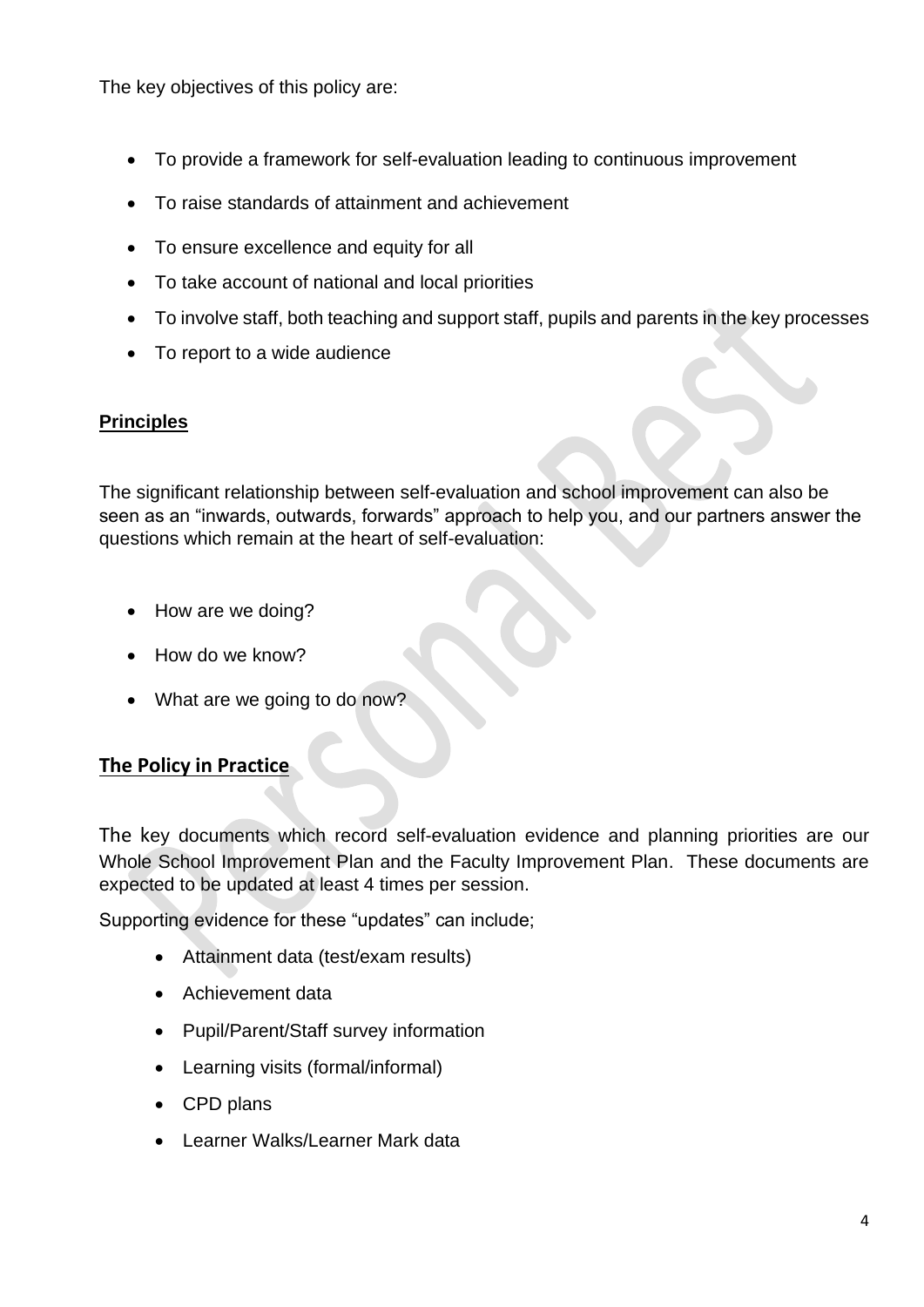## **Formal Learning Visits**

Classroom observation is an important aspect of self-evaluation, set within the context of improving learning and teaching. Its aim is:

- To identify and share good practice
- To monitor and evaluate the quality of pupils' learning experiences
- To inform the various "Self-evaluation" updates
- To inform the next Whole School Improvement Plan
- To identify strengths and inform continued professional development

The formal Learning Visit should involve a degree of interaction involving both the classroom teacher and the member of staff visiting. They should be carried out within an ethos of trust and respect and be based on collegiate responsibility for the work of the school. By working together, we will achieve improvements in the learning experiences of our pupils.

Peer observation should be encouraged to help share and spread good practice, with staff observing colleagues within and out with their faculties / departments. A record of all formal Learning Visits should be kept by all promoted staff.

There are a number of important aspects of Learning Visits which must be adhered to:

- **1. LNCT Guidance –** Staff are entitled to a maximum of 3 Learning Visits. Ellon Academy has agreed that 2 visits are appropriate and 1 is kept in reserve in the event of Quality Improvement Visits or Inspections
- **2. Credibility –** Learning Visits are an essential and fundamental cornerstone of the entire framework for quality improvement. Once arranged, they should not be cancelled except in exceptional circumstances, (ex. Illness / child protection issues).
- **3. Notice Period –** There should be at least 2 weeks (10 working days) notice of any proposed / requested learning visit.
- **4. Agreed Focus –** The areas for reflection will be identified by SLT/PTs Faculty and staff member as appropriate and shared in a timeous manner. The focus will be recorded on the Learning Visit Record Sheet (Appendix 1)
- **5. Paperwork –** This is designed to be as brief and concise as possible. The "Learning Visit Record Sheet" is all that is required, and this will be retained and signed by both parties. The visitor can request to see pupils' work/jotters and may ask pupils about their learning
- **6. Feedback –** An absolute essential element of Learning Visits is feedback. This should take place at an agreed time within one week (5 working days) of the visit. It should not be a 5-minute discussion at the end of the visit, but an agreed meeting time where both parties can have a professional discussion about the learning and teaching that took place.
- **7. Next Steps –** For Learning Visits to be worthwhile, next steps should be identified. Following a visit, both parties should complete Appendix 1 independently, then they should meet and complete an "agreed" final version with next steps which may or may not lead to another visit, but **should indicate how impact of improvement will be measured and followed up as a result of this discussion.**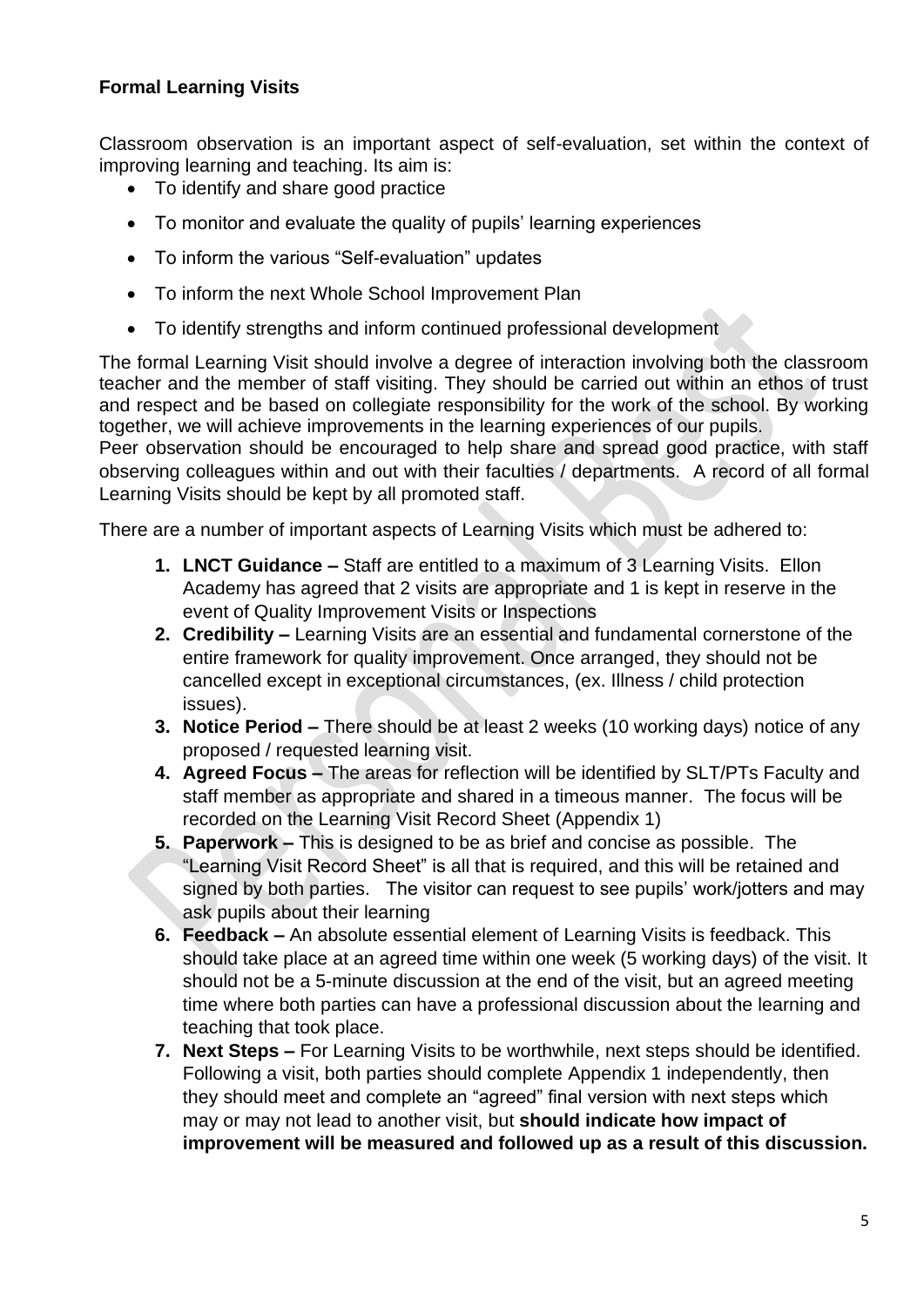Members of the SLT conduct regular Learner Walks with the purpose of evaluating the pupils' attitudes to learning using the Ellon Academy Learner Mark

## **The Five Pillars of Successful Learning**

## **Criteria for Ellon Academy Learner Mark**

| Am $\overline{1}$ ? | <b>Achieved</b><br>all <sub>5</sub> | <b>Achieved</b><br>4 or 3 | Achieved<br>2 or 1 | <b>Achieved</b><br><b>None</b> |
|---------------------|-------------------------------------|---------------------------|--------------------|--------------------------------|
| 1 Punctual          |                                     |                           |                    |                                |
| 2 Prepared          |                                     | $\mathbf 2$               |                    |                                |
| 3 Participating     |                                     | 2                         | 3                  |                                |
| 4 Persevering       |                                     | 2                         |                    |                                |
| 5 Progressing       |                                     |                           |                    |                                |

- Staff and pupils will be asked to evaluate the Learner Mark for the class at that time
- SLT may return to the class if the teacher deems the Learner Mark to be unsatisfactory
- Pupils may be asked to explain what they are learning
- SLT will record the average Learner Mark for each year group after each Learner Walk
- Learner Walk data will be reviewed to ascertain pupils' attitudes to learning
- Termly feedback will be shared with staff
- Pupils will be given an individual Learner Mark for each subject and this is reflected in their 'Effort' grade in their annual full school reports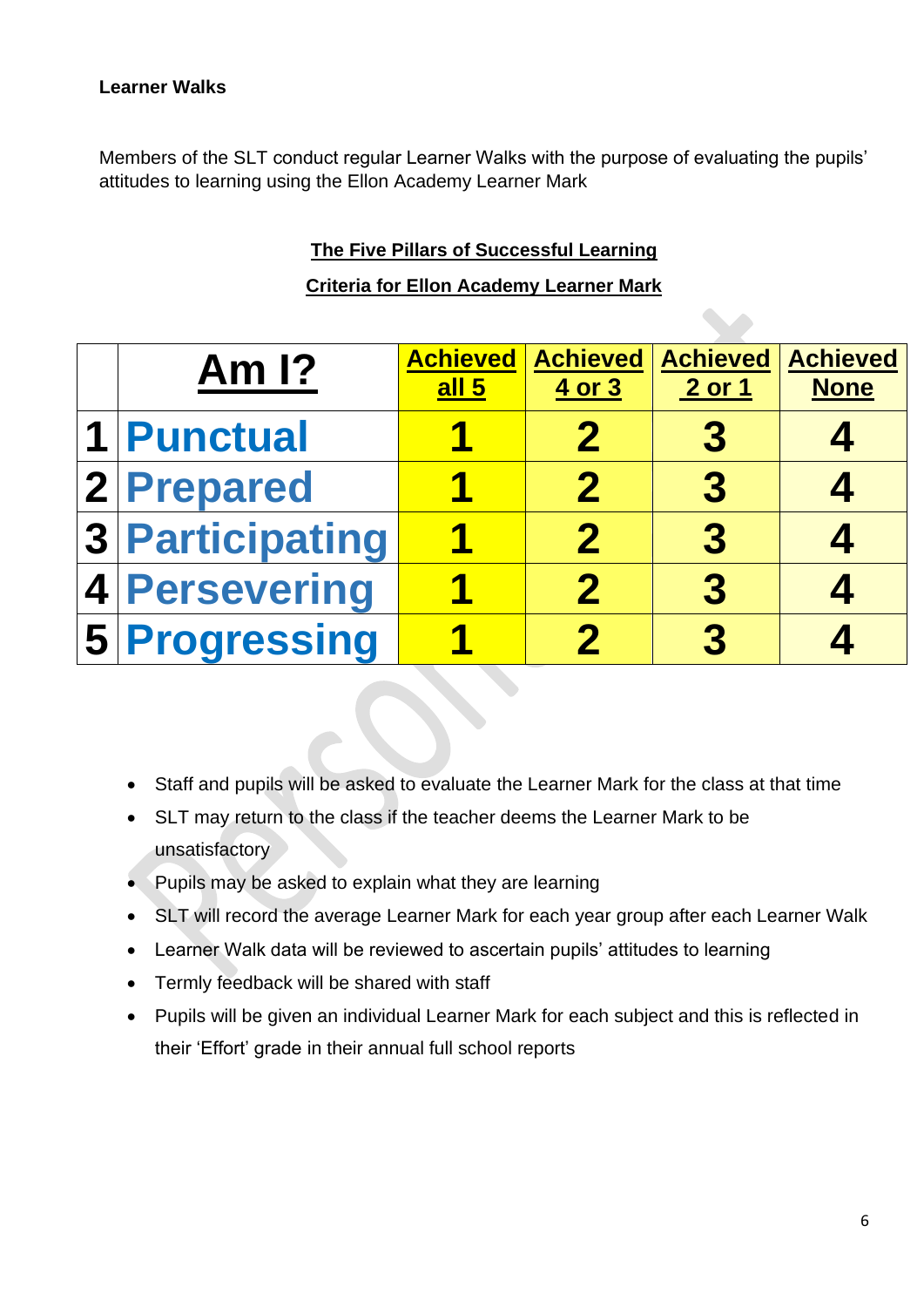### **Use of Data**

There is a wealth of data sources available to support improvement for example: Insight, SQA, INCAS, Midyis, SNSA, SEEMIS, Ellon Academy Pupil Trackers

## **Insight**

This is the Scottish Government's major online benchmarking tool designed to help bring about improvements for learners in the Senior Phase (S4-6). The system is updated annually, around September for attainment results, and February for school leavers' data. There are 4 national benchmarking measures aimed at learners:

- Increasing post-school participation
- Improving attainment in literacy and numeracy
- Improving attainment for all
- Tackling disadvantage by improving the attainment of lower attainers relative to higher attainers.

All teaching staff should be familiar with Insight and its related data. They should be able to articulate the strategies they are taking in classrooms, learning and planning to address these 4 key areas, with a particular focus on closing the poverty related attainment gap. The Scottish Index of Multiple Deprivation (SIMD), available from Insight, is crucial to this. Insight should be a key a driver for improvement planning both at whole school and faculty level.

## **Ellon Academy Pupil Trackers**

Pupil Trackers are data rich and are managed by the Depute Headteacher (Performance Management). They can be used to inform a number of key strategies to raise attainment and to inform improvement. Improving outcomes for all learners is a key component of the Improvement Plan. The information contained within the trackers is valuable to inform and update the faculty and whole school improvement plans.

#### **Attainment Performance Reviews**

These are meetings between the PT/DHT Link and HT to discuss the attainment of pupils in September, February and May. These assist in facilitating early intervention strategies to raise attainment.

## **Target Setting**

The Pupil Trackers and Seemis information will support staff in informing pupils at all stages of their appropriate targets based within the context of their own learning.

#### **Targeted Intervention**

Performance Support Visits (PSVs) take place after the prelim examinations to provide additional support to senior pupils, to ensure they know their target and working grades and what strategies they are using to improve their learning and identify any barriers to these. Pupil Mentoring will start in Term 3 and Seemis and Pupil Tracker information is vital in identifying which learners would most benefit from this additional support.

#### **Additional Information**

INCAS/Midyis and SNSA data are available to inform improvements particularly at faculty level. The pupil Confidential File also provides vital information for pupils with an Additional Support Need (ASN). SEEMIS provides information on attendance and exclusions which may be referenced to evaluate impact and or improvement.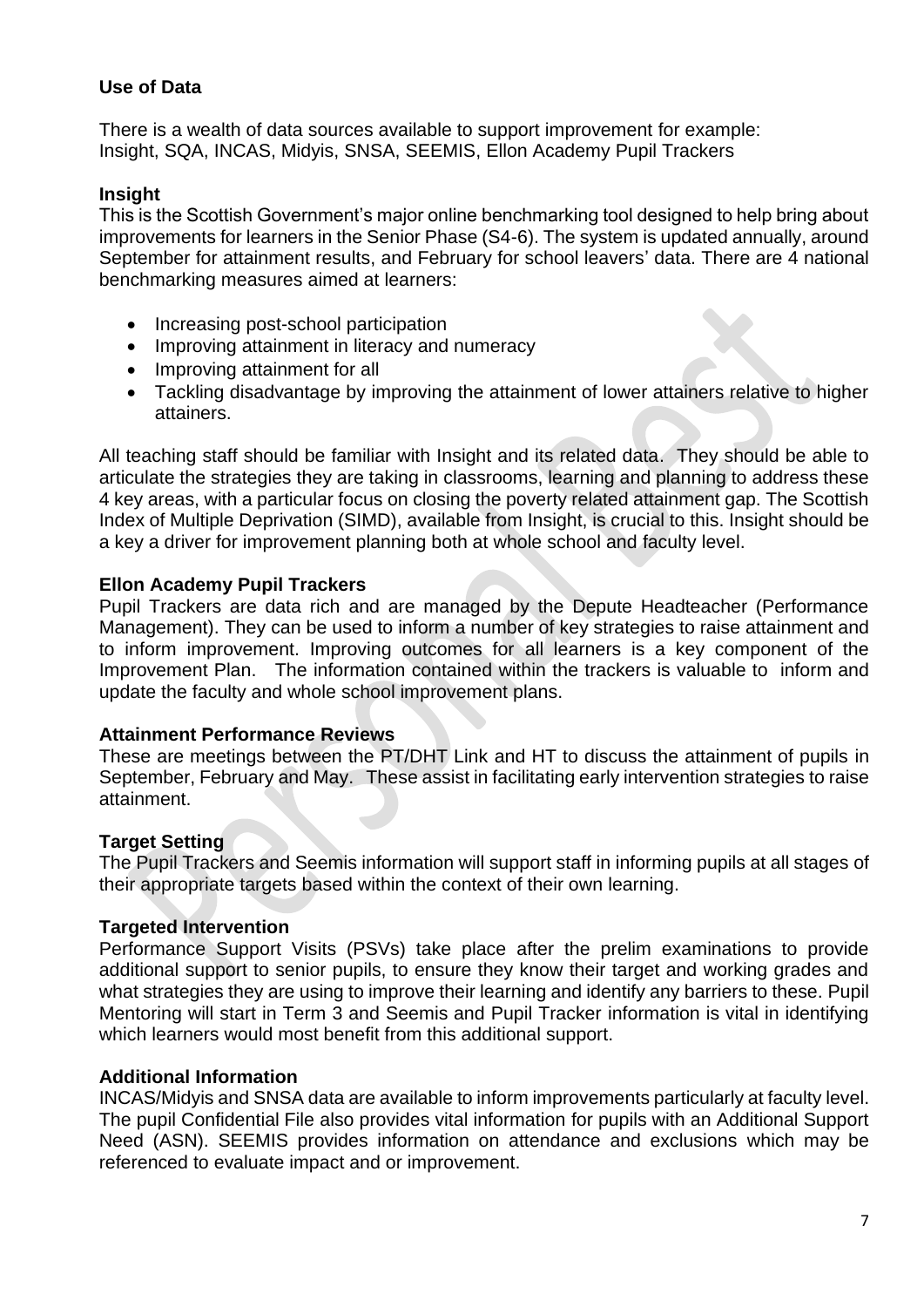## **Additional Strategies and Procedures**

In addition to the structured Quality Improvement Framework, Ellon Academy uses a variety of other means to support self-evaluation:

## **External Self-Evaluation Processes**

There are Quality Improvement Visits (QIVs) led by the Quality Improvement Officer (QIO). The agenda for these meetings includes:

- Discussion of the Whole School Improvement Plan
- Staff improvement, quality improvement procedures, and issues relating to teaching, learning and the curriculum
- Review of statistical information, including school examination performance, national testing, attendance and exclusion
- Staffing
- Discussion on an indicative forward plan for the school. .

## **Management Support**

Management support includes Senior Leadership links with departments/faculties.

There are 4 Depute Head Teachers, each linked to several faculties.

Their role is to work with Principal Teachers to support good practice and to promote rigorous practice in self-evaluation. Agreed "standing" items for the agenda at these meetings which consist of:

- Improvement Plan review, progress, evidence, impact and up-date
- Attainment Performance Review
- Classroom Visits review
- Examples of Effective Learning & Teaching
- Forward planning

## **Faculty Wrap-around support**

The need for Faculty Wrap-around Support can be identified and mutually agreed as follows:

- Support with raising attainment via Faculty Attainment Reviews
- Support with staffing/recruitment issues
- Support with Leadership (new staff/PT)
- Mentoring and peer support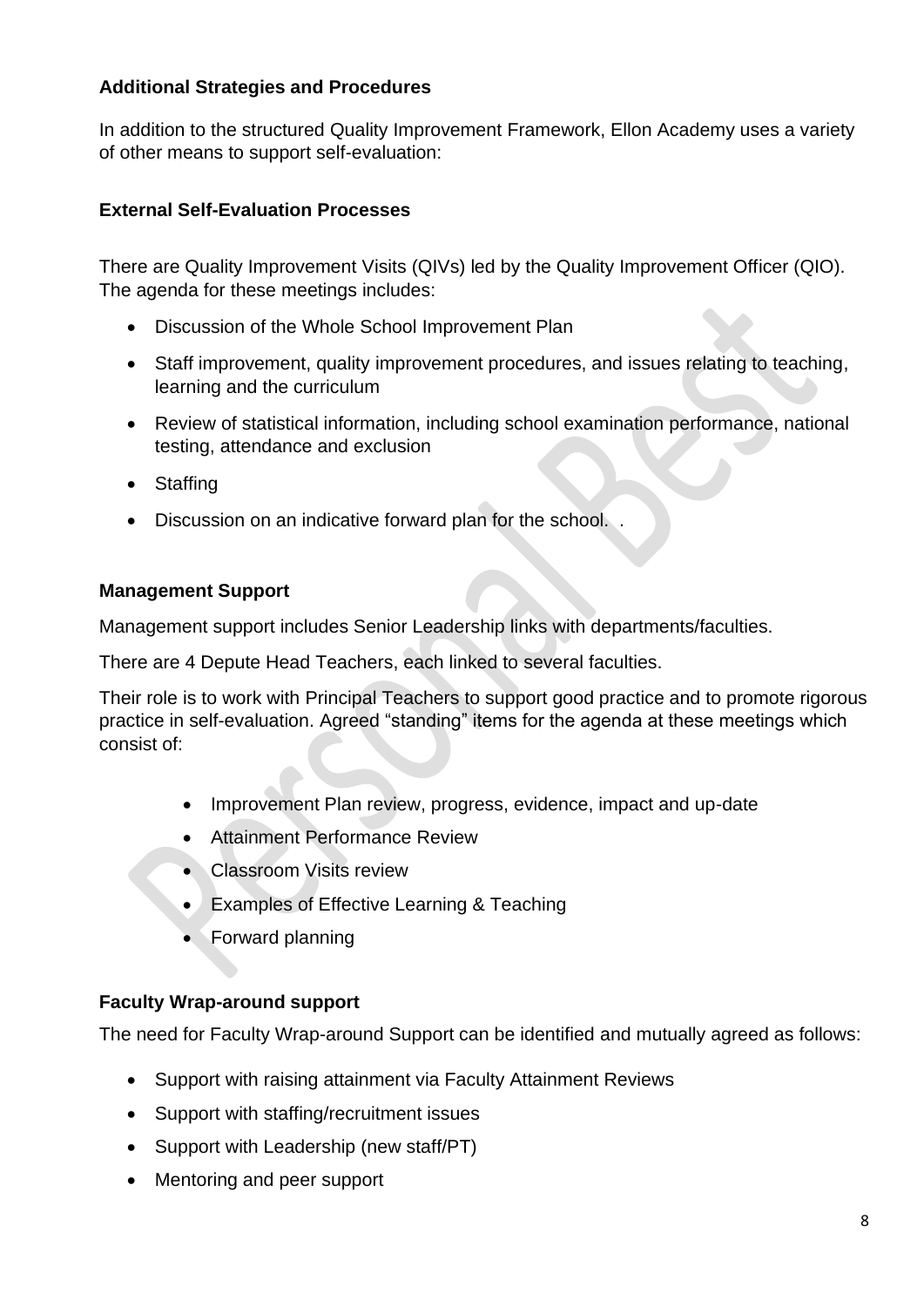## **Ellon Academy Meetings**

- House Meetings weekly meetings including PTG, DHT House and PT ASL
- MAAP (Multi-Agency Action Plan) meetings including PTG, DHT House PT ASN
- Principal Teachers' Leadership meetings with the relevant Senior Leadership Team link
- Principal Teacher Meetings
- Whole school staff meetings, including meetings required to approve the Improvement Plan, the Working Time Agreement and the school calendar.
- School Impact Teams
- SLT meetings
- Extended Pastoral Team meetings
- Faculty meetings
- School calendar procedural meetings
- Meetings arranged by Professional Association Representatives if required
- Campus Management Meetings (PB, SMcG, CR, NT)
- Ellon Cluster Meetings with Primary Head Teachers
- Ellon Local Learning Partnership Meetings
- Meetings with employers, businesses, services and third sector organisations
- Meetings with local/national officers and partnership links

Minutes of all meetings listed are available.

#### **Professional Update**

Professional Update via the GTCS and Professional Learning is a fundamental precursor to effective self-evaluation. Ellon Academy places a high value on staff development. All staff will undertake Professional Update and will be involved in formally planning for their Professional Learning every session.

## **Pupil Voice**

The Pupil Executive Team comprises of 2 Head Prefects their Deputies who meet on a twice weekly basis with teacher and DHT link and termly with the Headteacher to discuss and make decisions on whole school matters. The DHT link raises issues and suggestions at SLT meetings and vice versa and these discussions directly influence pupil voice in the improvement planning process. Minutes of these meeting are kept by the DHT Pupil Voice and are available for all pupils and staff to view on Glow. Ellon Academy also has Class Representative for every register class and a Pupil Senate who meet regularly to assist in reviewing procedures in school. A member of the Executive Team is assigned to support each year group's class representatives and are facilitated by Depute Head Teachers (House).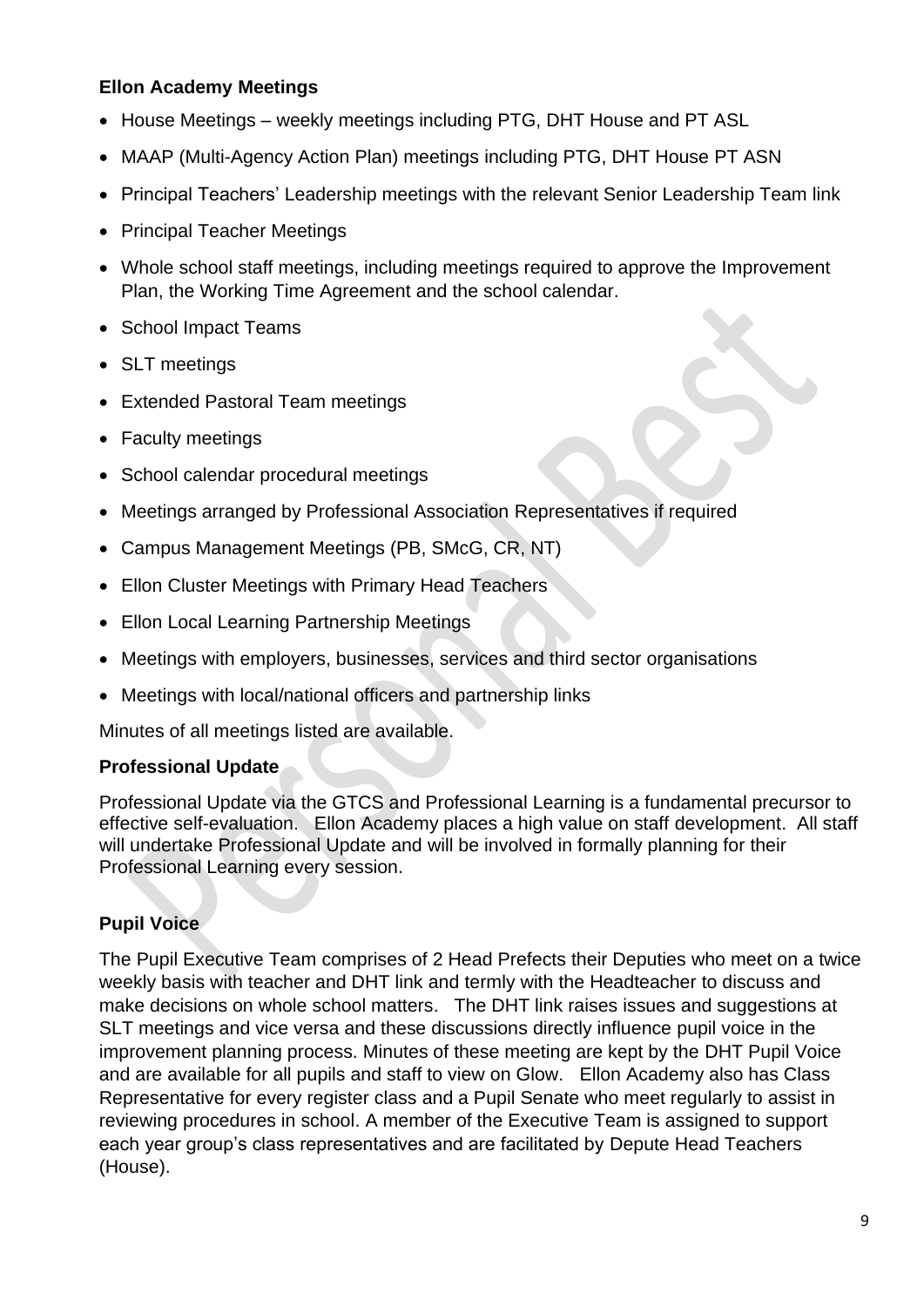## **Sources of Evidence**

A range of documentation is available to support our self-evaluation processes as follows:

- Faculty and Whole School Improvement Plan Updates
- Surveys and questionnaires
- CPD/Inservice evaluations
- Curriculum planning and record of work
- School policies and procedures
- SLT and Faculty meeting minutes
- PT meeting mInutes
- Impact Team minutes and records of work
- Pupil Voice minutes
- 'You said, we did' Faculty display boards
- Job remits
- Faculty pupil records of progress
- Seemis tracking data and Pupil Trackers
- Seemis Pupil Reports
- Seemis attendance and exclusion data
- Learner Mark and Reconnect data
- Merits and demerits
- Professional up-date/CPD records
- School Handbook
- Elevate Magazine
- School website, Twitter and Facebook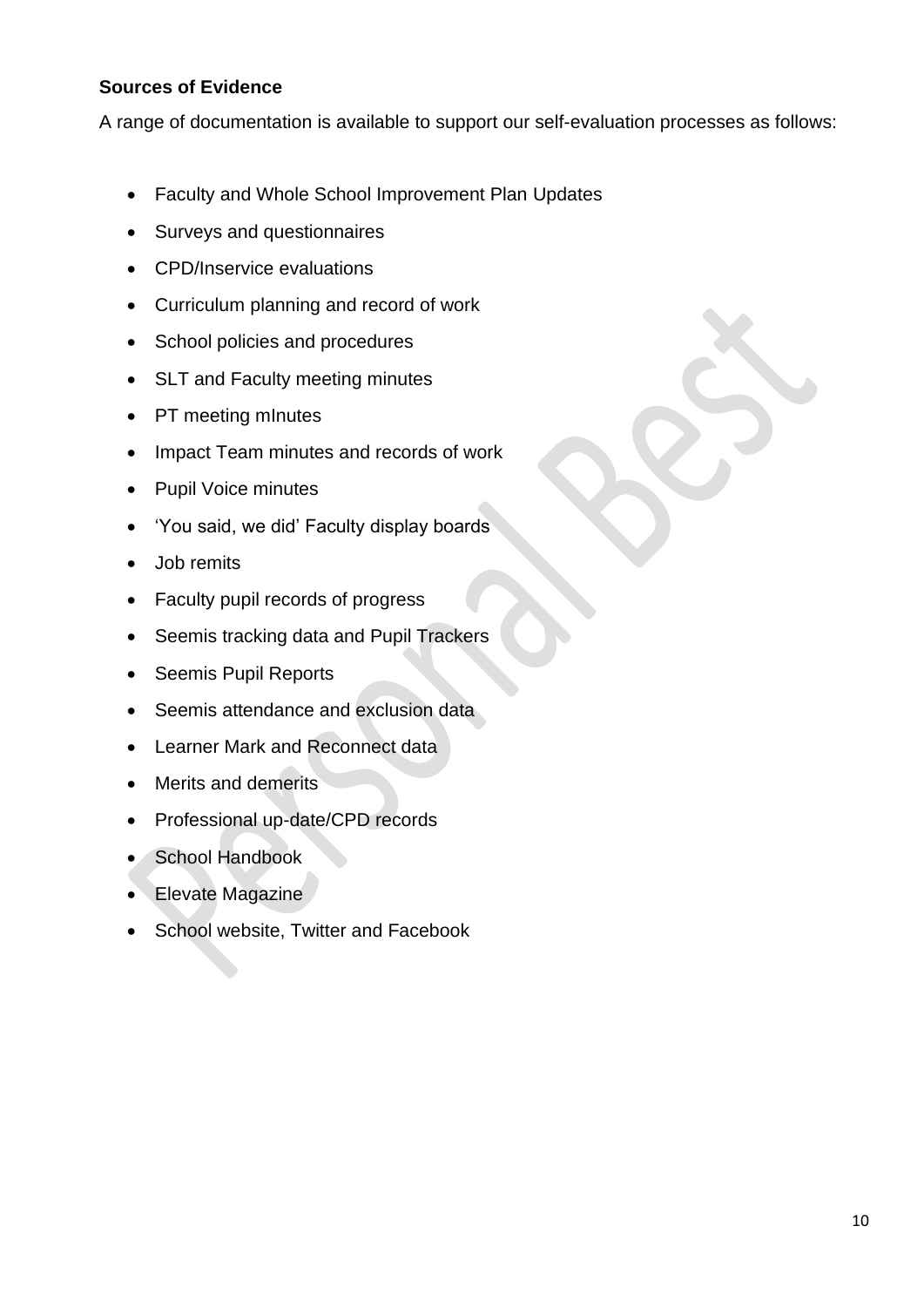## The Quality Improvement Framework:

| <b>Self-evaluation activity</b>                                  | Who           | When                                     |
|------------------------------------------------------------------|---------------|------------------------------------------|
| 1.1 Self-evaluation for self-improvement                         |               |                                          |
| Self-evaluation is a regular SLT and faculty meeting agenda item | SLT/PTs       | On-going                                 |
| DHT Reviews with Head Teacher                                    | DHTs/HT       | August and January                       |
| Whole School Improvement Plan                                    | <b>PB/SLT</b> | Issued to PTs – end May                  |
| <b>Faculty Improvement Plans</b>                                 | PTs/Staff     | Completed by end Sept                    |
| <b>Faculty Pupil Voice Evaluation</b>                            | PTs/Staff     | On-going                                 |
| Parents' evening questionnaires                                  | <b>DHT</b>    | Cycle Nov - March<br>Evaluation - Term 4 |
| Planned faculty self-evaluation exercise based on HGIOS 4        | PTs/Staff     | May/June                                 |
| 1.1 Related Impact Teams Progress Reports                        | Chairpersons  | Jan/June                                 |

| <b>Self-evaluation activity</b>                    | Who          | When        |
|----------------------------------------------------|--------------|-------------|
| 1.2 Leadership of learning                         |              |             |
| <b>Pupil Voice Evaluation/Questionnaires</b>       | DHT          | On-going    |
| Staff evaluation of CLPL                           | All          | On-going    |
| In-service evaluations, feedback and impact        | All          | Nov and Feb |
| <b>Staff PDRS Reviews</b>                          | All          | On-going    |
| Sharing standards events and evaluation            | All          |             |
| Review of pupil targets and evaluation of progress | All          | On-going    |
| 1.2 Related Impact Teams Progress Reports          | Chairpersons | Jan/June    |
|                                                    |              |             |
|                                                    |              |             |

| <b>Self-evaluation activity</b>                                      | <b>Who</b>              | When                                  |
|----------------------------------------------------------------------|-------------------------|---------------------------------------|
| 2.3 Learning, teaching and assessment                                |                         |                                       |
| <b>Pupil Reports Quality Assurance</b>                               | <b>PTs</b>              | <b>Reporting Cycle Nov</b><br>- March |
| SLT Classroom Visits (see appendix 1) Feedback to inform IP/CLPL     | $SLT/PT \implies$ Staff | Term 1/2/3                            |
| Informal/Voluntary Peer Classroom Visits (Sharing Good Practice/CPD) | Staff Staff             | Term 4                                |
| 2.3 Related Impact Teams Progress Reports                            | Chairpersons            | Jan/June                              |